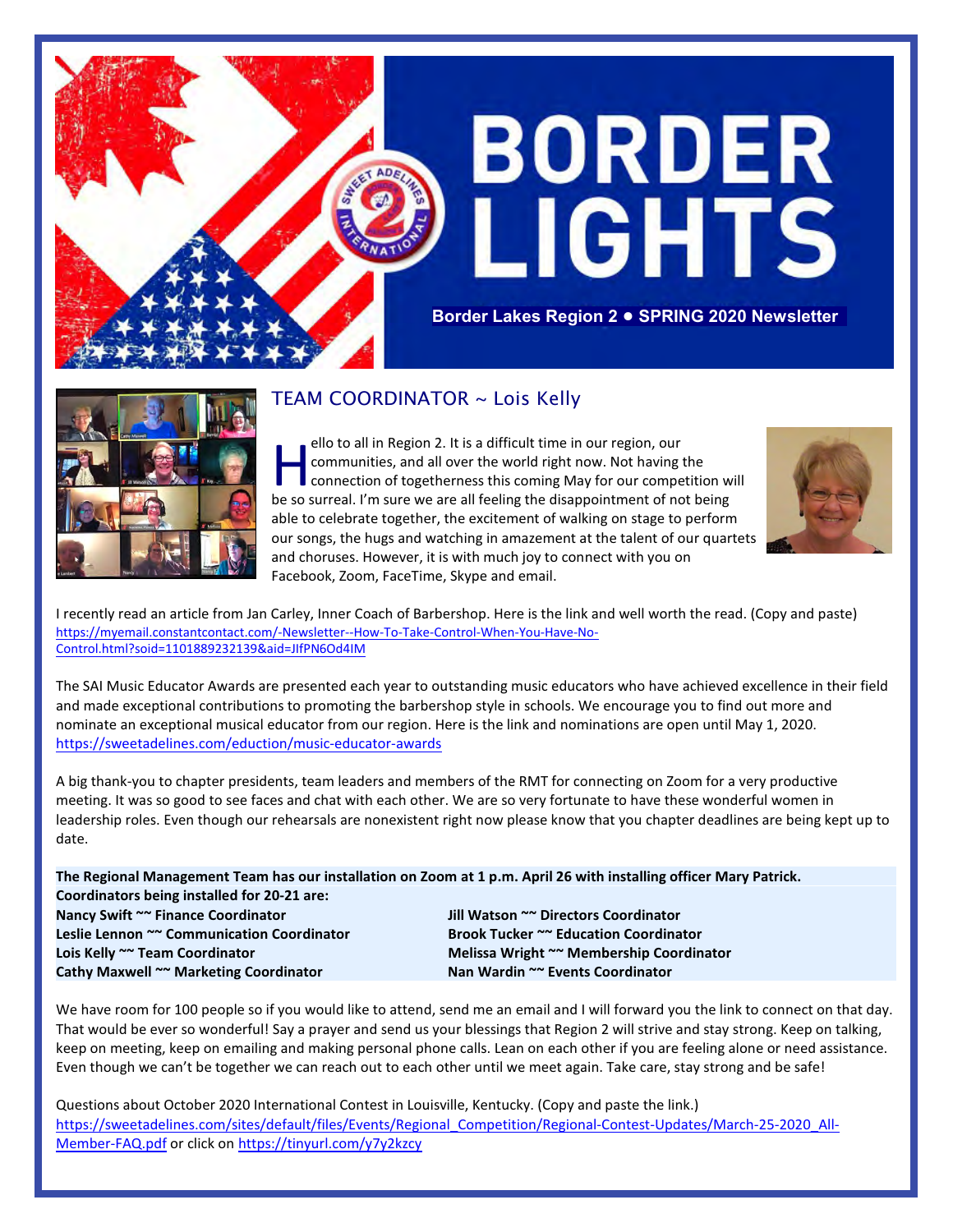#### **MISSION STATEMENT Border Lakes Region 2 is an organization of American and Canadian women singers which advances musical excellence in barbershop harmony through education and performances.**



#### Regional Website **www.saireg2.org/**

**2018-2019 REGIONAL MANAGEMENT TEAM**

**Team Leader Lois Kelly Communication Leslie Lennon Directors Jill Watson Education Brook Tucker Events Nan Wardin Finance Nancy Swift Marketing Cathy Maxwell Membership Melissa Wright**

#### **BORDER LAKES REGION 2 2018 – 2019 REGIONAL MANAGEMENT TEAM**

 $\bullet$ **Team Leader LOIS KELLY** teamcoordinator @saireg2.org  $\bullet$ **Communications Leslie Lennon** communications @saireg2.org  $\bullet$ **Directors Jill Watson** directors @saireg2.org

 $\bullet$ **Education Brook Tucker** education @saireg2.org

 $\bullet$ **Events Nan Wardin** events@saireg2.org  $\bullet$ 

**Finance Nancy Swift** finance@saireg2.org  $\bullet$ 

**Marketing Cathy Maxwell** marketing@saireg2.org

 $\bullet$ **Membership Melissa Wright** membership@saireg2.org Border Lakes Region 2 newsletter "Border Lights" is posted on the regional website and distributed via email winter, spring and fall. Next deadline: September 3

> Send copy and photos to Linda May lindamay@ameritech.net 23611 Glenwood Street Clinton Township MI 48035-2943 Landline 586-791-8116

Send articles by the deadline as a plain email message or as an email attachment. **(Avoid saving documents as pdf.)** Send photos and clipart as common photo files (jpg, bmp) as attachments. Do not embed them in the document. Please put the chorus name in the subject line of your email. Keep articles to about 600 words. Sign your articles and include author's head and shoulders photo. Send ONLY ONE final and complete article. (Late corrections not accepted.) You may snailmail a photograph. Attach photo information. Mailed photographs will be returned if accompanied by a stamped self-addressed envelope.

CAMERA-READY ADS full page 10" x 7" \$110; ½ page 5" x 7" \$55; 1/4 page 3.5" x 5" \$35; checks payable to Border Lakes Region 2. Contact Nancy Swift at finance@saireg2.org

Sweet Adelines International 9110 South Toledo Avenue Tulsa, Oklahoma 74137 USA

Sweet Adelines Local: 1.918.622.1444 Sweet Adelines Toll Free: 1.800.992.7464 Sales Direct Toll Free: 1.877.545.5441 Mail Room Fax: 1.918.665.0894 Upstairs Work Room Fax: 1.918.388.8083



**SWEET ADELINES INTERNATIONAL**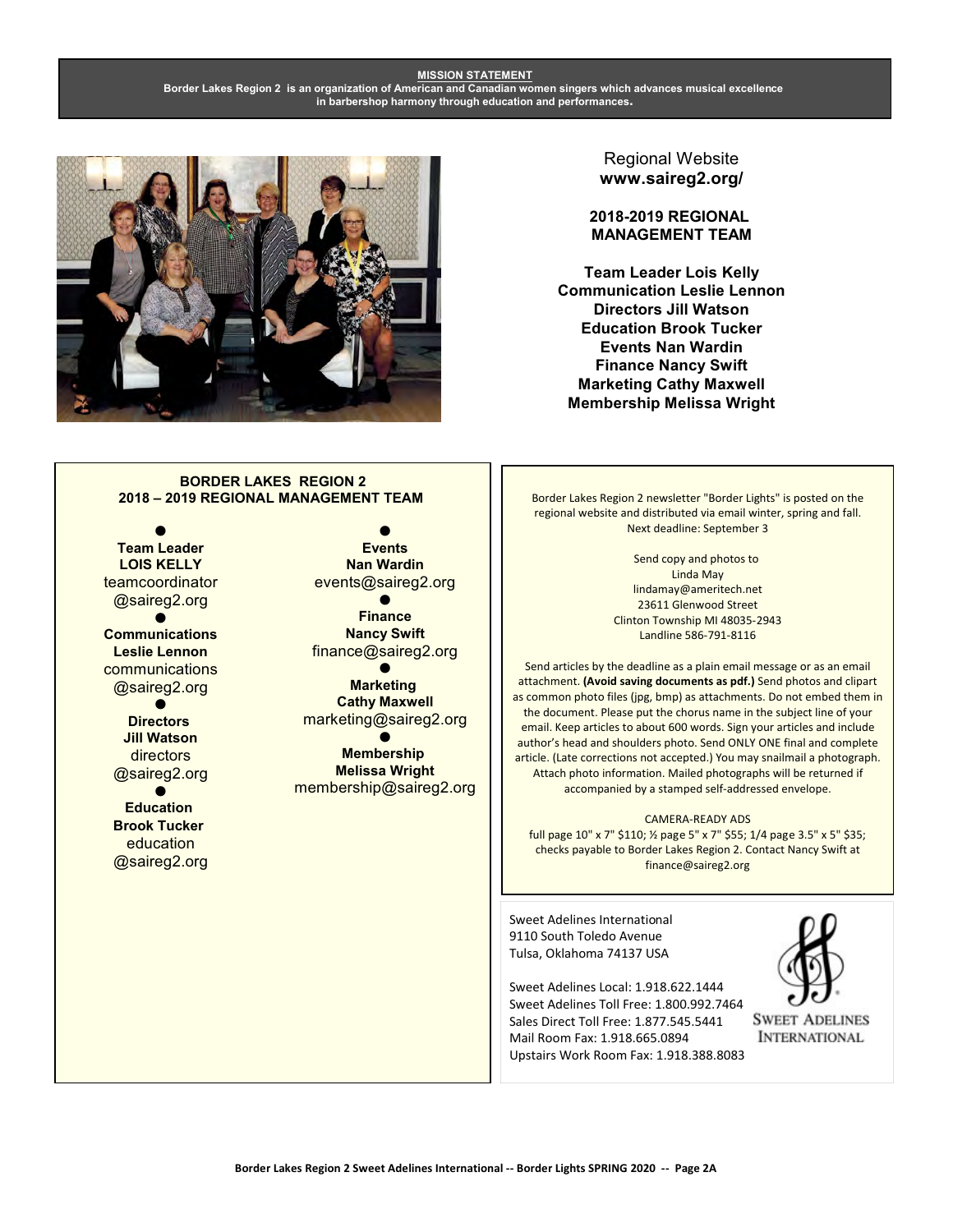# Communications Coordinator Leslie Lennon

Spring Greetings, Region 2!

hope this newsletter finds all of our Region 2 members safe and

hope this newsletter finds all of<br>
our Region 2 members safe and<br>
well! As we navigate the safeguards necessitated by<br>
the COVID 19 virus. Unow shortless and quartets are the COVID-19 virus, I know choruses and quartets are finding new ways to keep in touch while still practising physical distancing. That being said, I also know we will all miss being able to gather together for our regional convention this year.

I'm sure choruses are finding innovative ways to hold virtual elections for their 2020-2021 boards or management teams. Please remember to email the regional directory update form to [communications@saireg2.org](mailto:communications@saireg2.org) so that the results of your election are accurately reflected. The form can be found on the regional website in the "forms" section, in two different formats — fillable or print-and-complete. Please scan and email the forms rather than mailing them.

Applications for the following RMT coordinator positions are being accepted until August 31, 2020 for the 2021-2022 team:

- Directors Coordinator
- · Events Coordinator
- · Finance Coordinator
- Marketing Coordinator

Visit the "Join the RMT" section of the website for job descriptions, application forms and details on the application process. If a coordinator position isn't the right fit for you, there are many committee positions available as well. In fact, I'm looking for a regional historian to organize the region's photos and documents! Contact me or any RMT member for more information.

Directors Coordinator **Ve Iill A. Watson** 

Spring 2020



 $\mathbf{r}$ ho would have ever thought that in any given year contest

What in any given year contest<br>would not happen? As directors, I think I can<br>safely say that the wind has totally been knocked out of would not happen? As directors, I think I can our sails as we were moving full speed ahead to getting ourselves ready for Dearborn.

It has been quite a ride preparing virtual rehearsals each week. I have gotten into the habit of saying, "That sounded fantastic!" HA! It is very strange to give direction, blow a pitch, and then . . . silence while everyone is singing and selling like crazy within their own little Zoom square! I cannot wait to actually hear a chord again.

Our front-line director's weekend seminar with Jean Barford has been cancelled for June 5-6. At this time, another date has not been scheduled – but you might want to tentatively mark the first weekend in June for next year. Stay tuned!

And for 2022 – looking way ahead – keep your calendars marked for a director's weekend June 10-11, with Kim Vaughn!

As we all get through this unsettling time, we can be grateful for the music in our lives. Thank goodness for our barbershop sisters in harmony. Continue to stay home, stay safe, and stay healthy.

Since it is snowing here today (April 15), I am going to close with the same plea that I made in the winter column:

Hurry up spring!

… 'til we meet again!

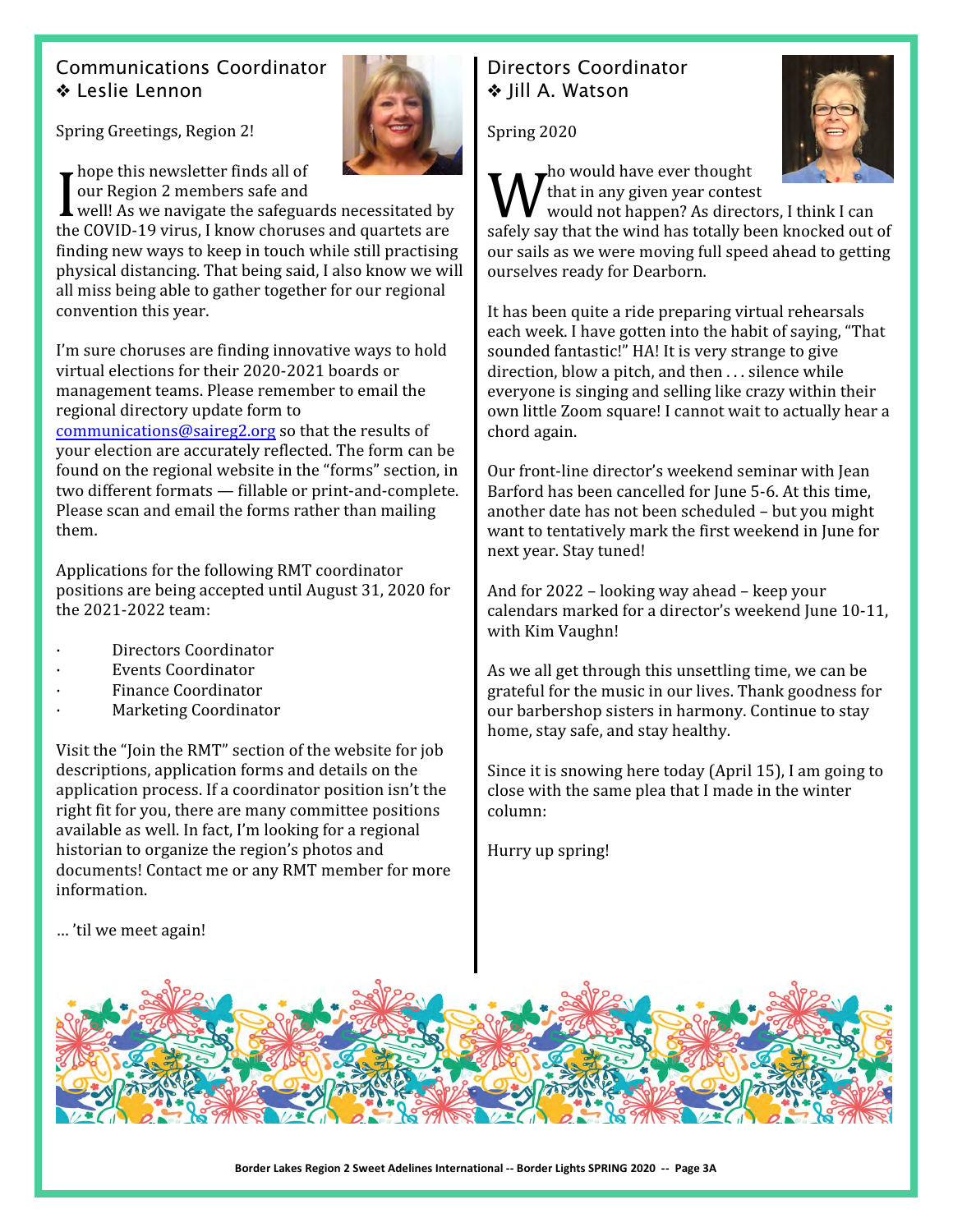

### MARKETING COORDINATOR Cathy Maxwell

U sing Hashtags to Promote your Chorus – As<br>mentioned in the Border Lights Winter 2020<br>article on Social Media, our most common so<br>media platforms (Facebook and Instagram) mostly sing Hashtags to Promote your Chorus – As mentioned in the Border Lights Winter 2020 article on Social Media, our most common social reach those who are already friends and fans. It's hard to get your message out to people who don't already know you. A few well placed and well worded hashtags

can help further your reach.

 **What is a hashtag?** It is a word or phrase preceded by a hash (pound sign), e.g. #region2sai

 **Where is a hashtag used?** Within a post on social media (Instagram, Twitter, Facebook etc.) It acts like an index to help find specific posts.

 **Why use a hashtag?** It allows people who are not already your fan or follower to find your content. People search the internet for posts about specific hashtags, e.g. #fentonlakeschorus

 **How do you make a hashtag?** Choose the word or phrase you want to hashtag and spell it out without spaces, such as #usinghashtags. It can include numbers but not symbols or punctuation.

### **Dos and Don'ts of Hashtags**

- Don't get carried away. In most cases one to three hashtags are optimal.
- Do keep hashtags short and memorable #harmonyfamily
- Don't try to be clever or unusual. If you use a hashtag that no one is searching for, it won't benefit your marketing goals.
- Do use hashtags that are detailed and specific. When tagging a location use the state or province to ensure you are reaching your chosen audience, e.g. #pontiacmichigan or #londonontario
- Don't try to force hashtags onto every post. Use them when they add value.
- Do use hashtags to research other choruses, quartets and singing groups. You may uncover relevant information about a potential venue or potential member!

#### **READY TO TRY?**

Here are some examples I've found on social media posts by Sweet Adelines choruses and quartets: #sweetadelines #wearesweetadelines #acappella #barbershop #notachoir #comesingwithus

And most recently: #sweetadelinestrong #staysafecovid19 #socialdistancing



Stay safe my friends and keep posting on your social media platforms. You never know whose day you will brighten and whose creative juices you will spark. We are an organization of strong and compassionate women and the world needs to know it. #region2rocks

### **MEMBERSHIP** COORDINATOR Melissa Wright

Greeting Region 2!



ell we have found ourselves in an

**W** ourselves in an<br>would be spending a period of time in isolation interesting time. Who knew that we in 2020? I hope that everyone is staying physically and emotionally healthy during this time. I want to give a huge shout out to all the Region 2 members who are essential workers during this time. Thank you for your willingness to work and keep our countries afloat! I pray for your continued health and safety!

As we are in a time where we are social-distancing and keeping away from everyone, I stop and think this must be especially hard on us Sweet Adelines, as we *thrive* on togetherness! We breathe and sing *together!* Our regional contest has been canceled and I find myself saddened yet grateful. Saddened that I won't get to see all the people I love in a couple of weeks, but grateful that we can do this act of love for each other in order to keep everyone safe and healthy. I look forward to when this is over and we can be together again singing and breathing together! I think a big party is in the future.

So how do we get by until then? By keeping in touch! We live in a time period where we have all kinds of technology and devices at our finger tips! We can communicate on so many different levels: phone calls, text messages, emails, letters, cards, and video chats like Facebook Messenger and Zoom. We can use these tools to keep in touch with our families and friends. Let's also use them to keep in touch with our chorus members. We can use this time apart – when we can't sing together – as a time to strengthen our personal relationships with each other. We can use this time to learn something about our chorus members that before we didn't have time to learn. This will help build our chorus core and make a stronger group in the end!

Until we sing again. Stay Safe! Stay Healthy!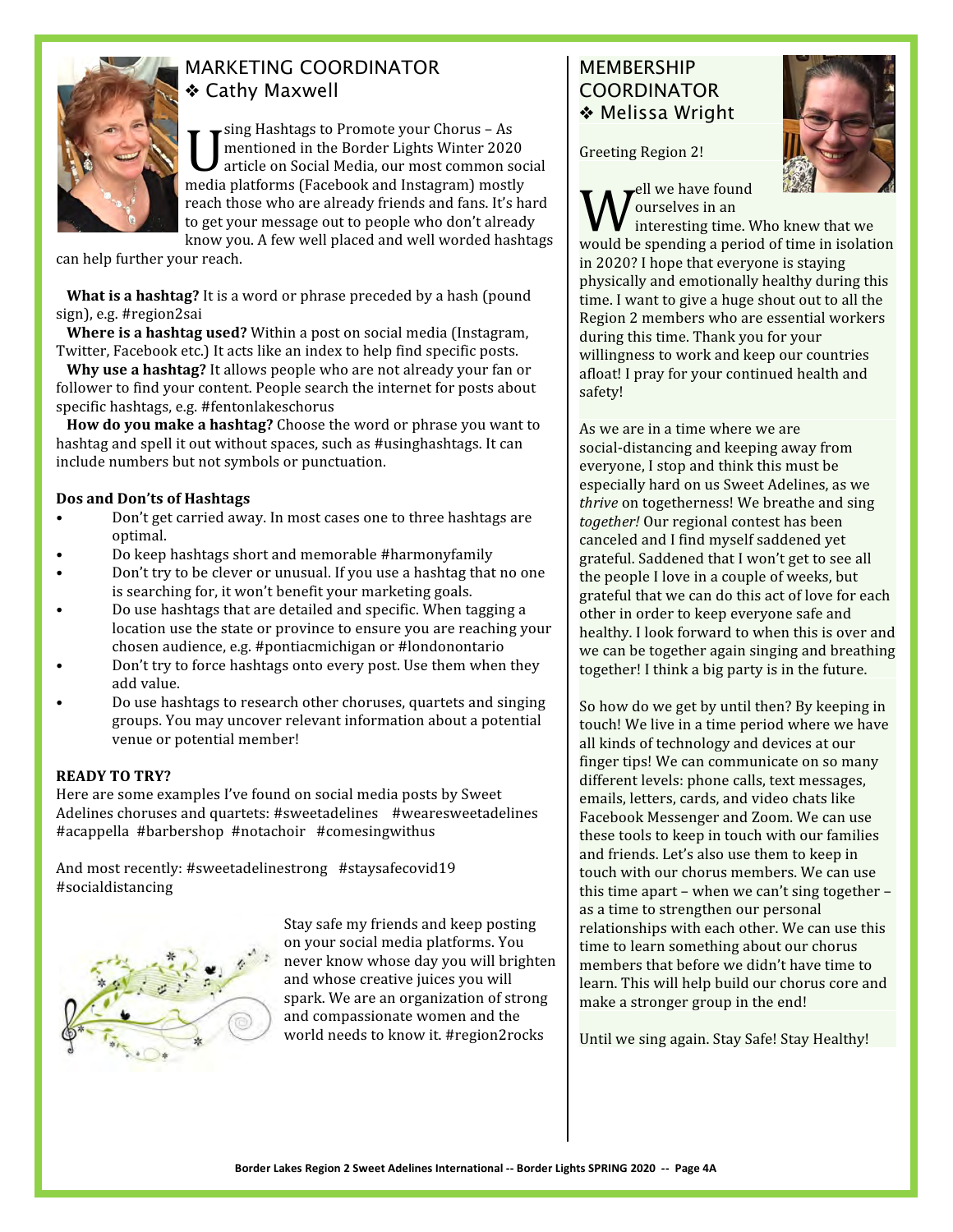

# YWIH COORDINATOR **◆ Peggy Silver**

Young Women in Harmony had some quartets working together before the pandemic. But since the young singers are not able to get together with others, their quartets have been put on hold.

Chorus members of Northern Blend have not been able to get into student classes to work with singers also. So the Michigan YWIH camp will not be held this year.

Spring of 2021 likely the end of JUNE is the plan for our next YWIH camp. It will be held in northern Michigan and hosted by the Northern Blend Chorus.

Ellen Pugh of Northern Blend Chorus is willing to help any Region 2 chorus members who would like to find ways to approach local schools. They are also willing to assist in presenting a program to the music students to help get them interested in barbershop music. They now work with about 12 schools nearby.

That is a lot of students who now know what barbershop harmony is all about. Please contact me or Ellen if you would like assistance in this area.

Any choruses or chorus members who would like to help out our young quartets by giving the region a donation should send their check to our Region 2 treasurer.

Music and learning tracts are much-needed at this time for the quartets.

Peggy Silver [hpsilver01@sympatico.ca](mailto:hpsilver01@sympatico.ca)





## EDUCATION COORDINATOR **Brook Tucker**

**C**<br>Tucker, Educat<br>Quarantine edition! reetings from the office of Brook Tucker, Education Coordinator for Border Lakes Region 2! –

I feel lost; everything that I am usually planning is like suspended in limbo. It's such an odd feeling, what a strange time we are living through. My daughter who is 11, got excited when she and her best friend realized we were living in a pandemic and this would be in the history books in years to come. I guess that is one way to put a positive spin on things.

So how can your chorus and quartet still stay connected and get stuff done? Here are a few ideas for you to keep things moving forward with your rehearsal. There are many online video conferencing sites like Zoom that are offering free or reduced costs for their services. I am not sure how good the singing quality is, but you can do other stuff like review musical plans, do section rehearsals, have meetings, social hour etc.

Section leaders can sing interpretation and share it with the section to practice along to. My chorus is having Spirit Month. We are using our members only Facebook page to get to know each other better. Twice a week we have a challenge and we can share pictures and stories on our page. We have done jokes, hats, and an item in your house that has a special story. It has been great fun connecting with the ladies in a different way!

I am sure we saw that directors retreat has been cancelled :-( . Fall music school has not been determined yet and we will update you as soon as we have made a final decision on that.

Do you have any ideas on how to keep moving your music forward during this quarantine period? Please share them on the Region 2 Facebook page so we can learn something new together. I hope you are all staying safe and healthy and not putting on too much quarantine weight :-) We will come out of this with a new appreciation for all the little things we take for granted each day.